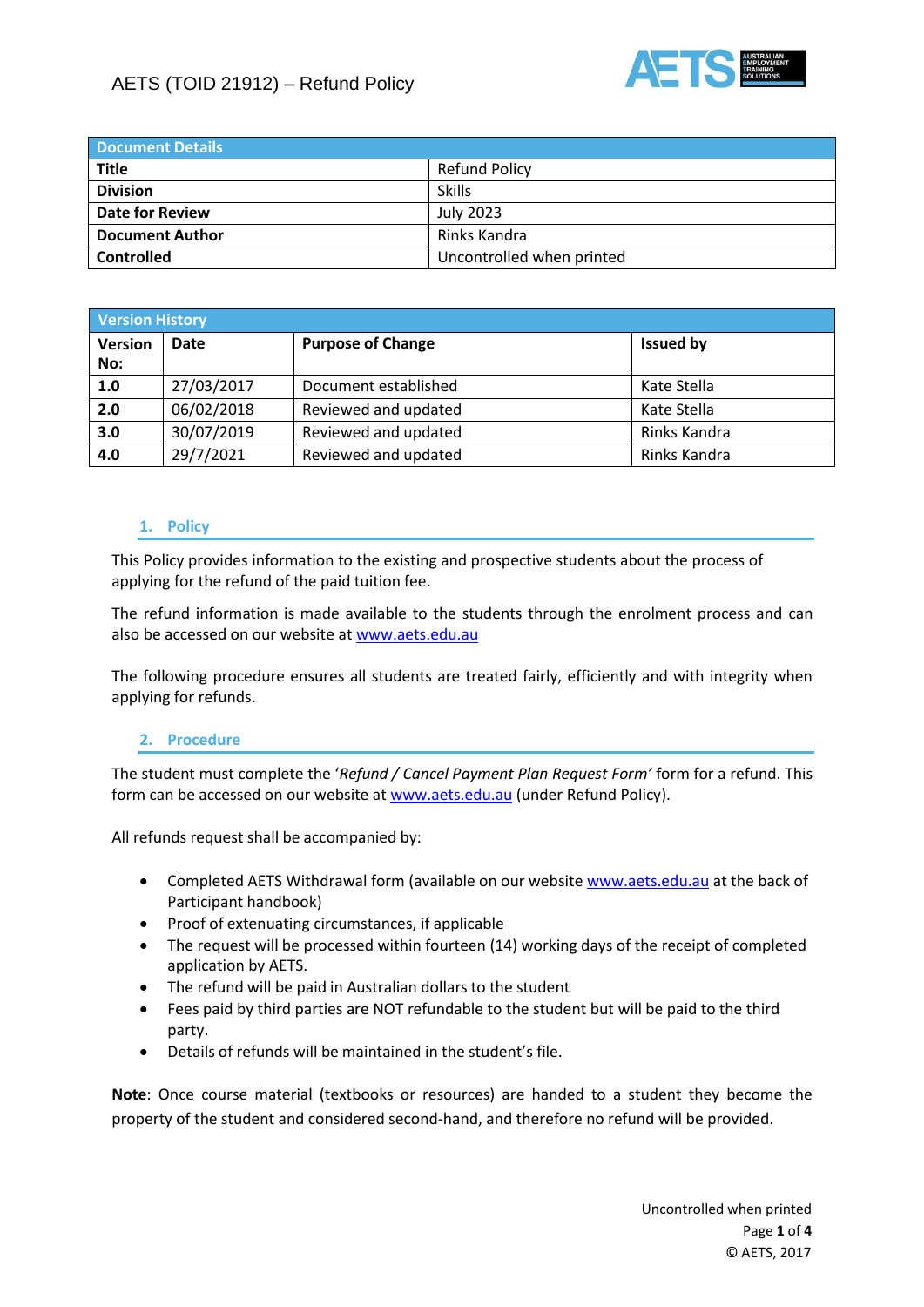

| <b>Outline of Refunds</b>                                              |                                                                                                                                                                                                                                                                                                                                                                                                                                                                              |                                                                                                                                                                                                                                                                                                                                                                                                                                                                   |  |  |  |
|------------------------------------------------------------------------|------------------------------------------------------------------------------------------------------------------------------------------------------------------------------------------------------------------------------------------------------------------------------------------------------------------------------------------------------------------------------------------------------------------------------------------------------------------------------|-------------------------------------------------------------------------------------------------------------------------------------------------------------------------------------------------------------------------------------------------------------------------------------------------------------------------------------------------------------------------------------------------------------------------------------------------------------------|--|--|--|
| <b>AETS withdraws</b><br>or unable to<br>deliver the course            | Full refund on tuition fees paid and materials (if materials are charged and<br>$\bullet$<br>not yet handed to student)<br>AETS may arrange for alternate course at no (extra) cost to the student as an<br>٠<br>alternative to refunding the course fee. If the student agrees to this<br>arrangement, AETS will not be liable to refund the money owed for the<br>original enrolment. The student must sign a new agreement to indicate they<br>have accepted this option. |                                                                                                                                                                                                                                                                                                                                                                                                                                                                   |  |  |  |
| <b>Withdrawal on or</b><br>before agreed<br>commencement<br>date       | If the student is unable to commence their course, a completed Withdrawal<br>form must be received by AETS 48 hours prior to scheduled commencement date<br>via email (info@aets.edu.au) or received by the Head Office.<br>Full refund on tuition fees paid and course material (if course material are<br>charged and not handed over to the student) within 14 days                                                                                                       |                                                                                                                                                                                                                                                                                                                                                                                                                                                                   |  |  |  |
| <b>Student</b><br>withdraws after<br>commencement -<br>paid in advance | <b>Short Courses (1-2 days)</b><br><b>All Certificate level qualifications</b><br>attendance).<br>Within 2 weeks of commencement<br>Between 3-4 weeks from<br>commencement date<br>More than 4 weeks after commencement<br>date                                                                                                                                                                                                                                              | No refund shall be paid on tuition<br>fees and course material (if course<br>material are charged)<br>Refund request must be accompanied with a Course Withdrawal Form; and<br>must be requested within 48 hours of course withdrawal date (last date of<br>Full refund<br>(No refund for course materials, if<br>paid)<br>50% of tuition fee refunded<br>(No refund for course material, if<br>paid)<br>No refund<br>(No refund for course material, if<br>paid) |  |  |  |
| <b>Student</b><br>withdraws after<br>commencement -<br>payment plans   | <b>All Certificate level qualifications</b><br>are halted<br>Within 2 weeks of commencement<br>Between 3-4 weeks from commencement<br>date                                                                                                                                                                                                                                                                                                                                   | Refund request must be accompanied with a Course Withdrawal Form; and<br>must be submitted within 72 hours of course withdrawal date (last date of<br>attendance) to ensure that all future direct debits or credit card authorisations<br>All payment plans will stop<br>Payment plans will continue until<br>50% of the Tuition fee has been paid<br>off                                                                                                        |  |  |  |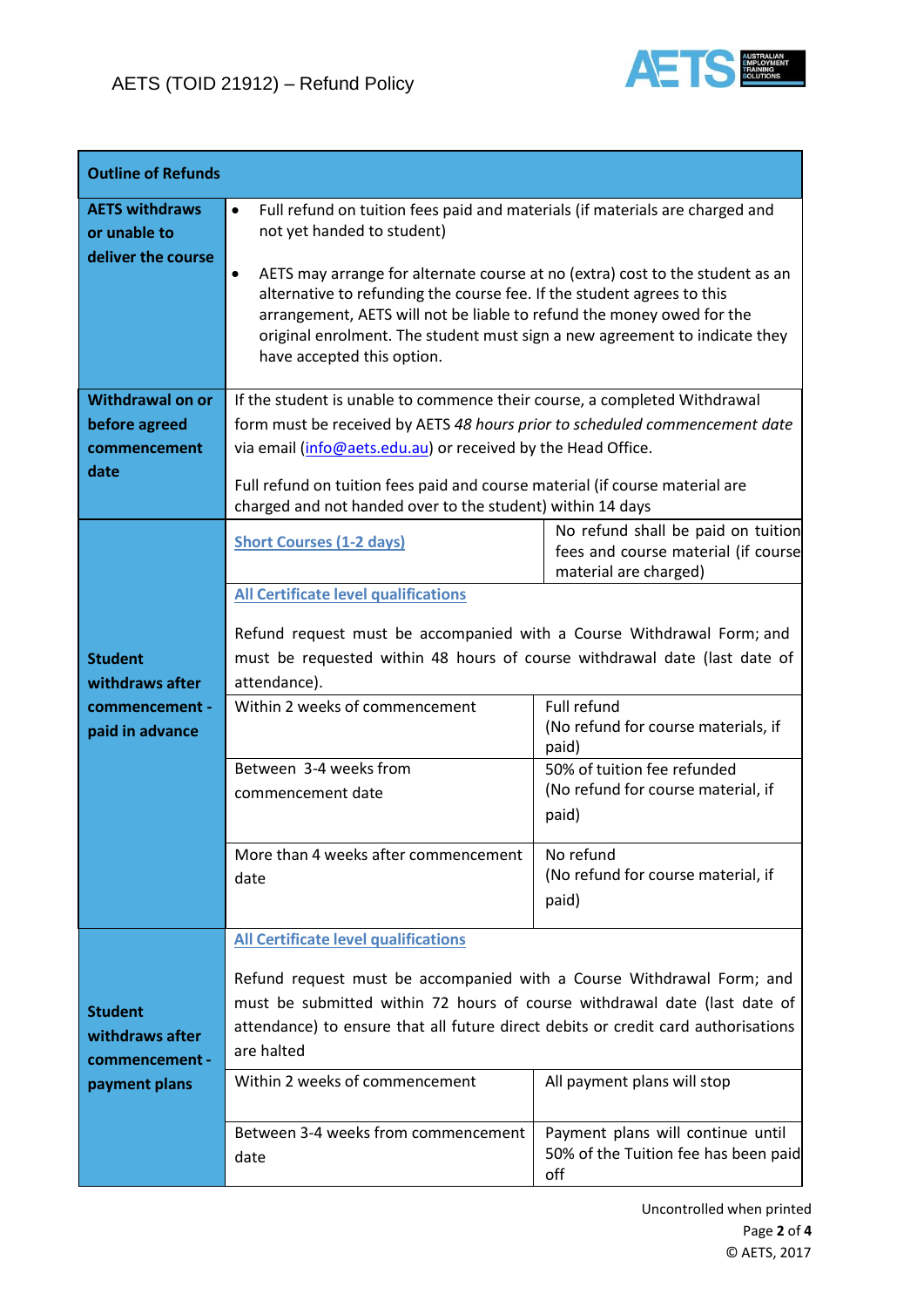

# AETS (TOID 21912) – Refund Policy

|                      | More than 4 weeks after commencement                                            | Payment plans will continue for full |  |
|----------------------|---------------------------------------------------------------------------------|--------------------------------------|--|
|                      | date                                                                            | amount of the tuition and course     |  |
|                      |                                                                                 | material fees (less deposit paid if  |  |
|                      |                                                                                 | applicable)                          |  |
|                      | For any continuing direct debit or credit card authorisations where the student |                                      |  |
|                      | closes their bank account or credit card, the balance outstanding will be       |                                      |  |
|                      | referred to a debt collector                                                    |                                      |  |
| <b>Extenuating</b>   | The assessment of extenuating circumstances is responsibility of the Executive  |                                      |  |
| <b>Circumstances</b> | Director (Skills) who assesses candidate requests on case-by-case basis.        |                                      |  |
|                      |                                                                                 |                                      |  |

### *Appealing Refund decisions*

 $\triangleright$  All students have the right to appeal to the refund decision made by AETS. Students can access the Complaints and Appeals Procedure on our website at [www.aets.edu.au](http://www.aets.edu.au/) under Complaints and Appeals Policy.

➢

- ➢ This Policy does not remove student's right to take action under:
	- Australia's consumer protection laws or
	- Right to pursue other legal remedies where necessary

#### **3. Review**

This policy is due for review two years from its date of last review or earlier if required by legislative or regulatory changes.

#### **Copyright notice**

This work is copyright. Apart from any use permitted under the Copyright Act 1968, no part may be reproduced by any process, nor may any other exclusive right be exercised, without the permission of AETS Pty Ltd, Level 6, 22 William Street Melbourne, 3000.

#### **Ownership**

AETS Pty Ltd is nominated as the Owner of this Policy.

#### **Disclaimer**

This Policy and Procedure document is designed to assist employees of AETS in performing their duties and responsibilities, and otherwise to set out general information in relation to certain subjects.

To the extent that this Policy and Procedure document requires an employee of AETS to do, or refrain from doing something, it constitutes a direction from AETS to the employee, with which the employee must comply. Non-compliance may lead to disciplinary action up to, and including termination of employment.